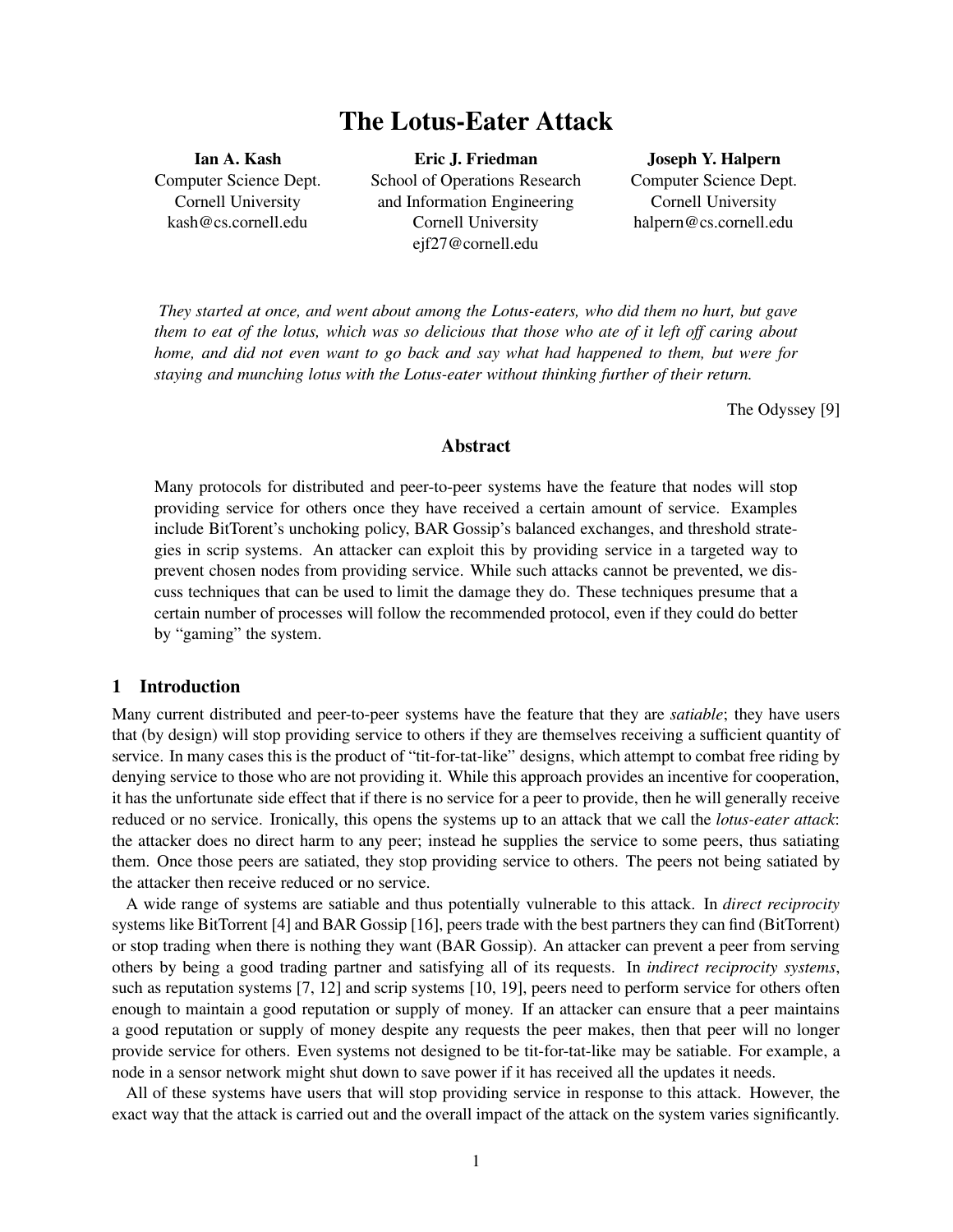Consider the case of BAR Gossip. In most gossip protocols, nodes randomly select partners to pass updates on to so that the updates spread through the entire system. However, this allows nodes to free ride by receiving updates while not using their own bandwidth to pass them on to anyone else. BAR Gossip encourages rational nodes to provide service by having nodes give away updates on an exchange basis. The downside is that a node following the protocol will not continue to provide service when there are no more updates for it to receive. If an attacker successfully distributes all of the updates to a large percentage of the nodes in the system, then the majority of interactions will result in no updates being exchanged. For those nodes being satiated by the attack, this is a wonderful outcome; they are receiving perfect service. However, those nodes that are not receiving the updates from the attacker will have few opportunities to get the updates they need. Since the updates in the intended application of BAR Gossip (for example, a streaming video service) are time sensitive, this minority of nodes will miss updates and may find the service unusable. By changing who is satiated over time, the attacker could even make the service intermittently unusable for all nodes.

Another context where this attack can be effective is in a scrip system. In these systems users are paid for providing service in scrip, a currency issued by the system. They can then redeem this scrip later in exchange for service. An optimal strategy for a rational agent in such a system is to choose a threshold and provide service only when he has less than that threshold amount of scrip [14]. If an attacker can ensure that an agent has a large amount of money (either by giving money away, or providing cheap service to him), the agent will stop providing service. By targeting a user or users who control important or rare resources, the attacker could prevent all users from receiving certain kinds of services. This type of behavior occurs regularly in the traditional economy when companies sign an exclusive contract or put particular lawyers on retainer to deny others access to them.

Despite the attack being possible in BitTorrent, it seems likely to do significantly less damage. In BitTorrent, peers (known as *leechers*) cooperatively download a file. Each leecher has *k* other *unchoked* peers to whom he provides pieces of the file. These unchoked peers are mainly leechers that have recently provided it with the most service, but some may be chosen randomly (*optimistic unchokes*) to try and find better peers. It is quite possible to ensure that, excluding these random choices, all of his unchoked peers are controlled by the attacker. However, since most leechers are downloading more than they upload, this is often actually a net benefit to the torrent. Even targeting users that are uploading more than they download seems likely to only modestly impair the progress of the torrent, especially since the attacker must contribute significant bandwidth of his own to make sure he stays unchoked. The attacker could try and target leechers who have rare pieces to artificially create a "last pieces problem," but BitTorrent's rarest first policy does a good job of resolving this problem [15].

These three examples are cases where, to varying extents, a lotus-eater attack can impair the performance of a system. In order to understand how the attack works in general and why the effectiveness varies, we state an informal theorem that characterizes the conditions under which an attacker can cause nodes in a system to stop providing service, and develop a simple model of how this lack of service can be used to harm the system. Using that model we examine design principles that make systems resilient to lotus-eater attacks. Two of these are traditional: tolerating non-random failures and making satiation hard by the use of coding or a scrip system. The other two are newer principles that have received relatively little study: making use of obedient nodes and encouraging altruism.

The remainder of this paper is organized as follows. In Section 2 we examine in detail the effectiveness of a lotus-eater attack on BAR Gossip as well as changes to the algorithm that can make it more robust. In Section 3 we present a model that abstracts the general structure of systems built on tit-for-tat style mechanisms and state an informal theorem that captures the essential nature of the attack and the possible avenues for preventing it. In Section 4 we examine design principles relevant to preventing the attack and some of the subtleties involved in implementing them. We conclude in Section 5 with discussion of some open questions raised by this attack.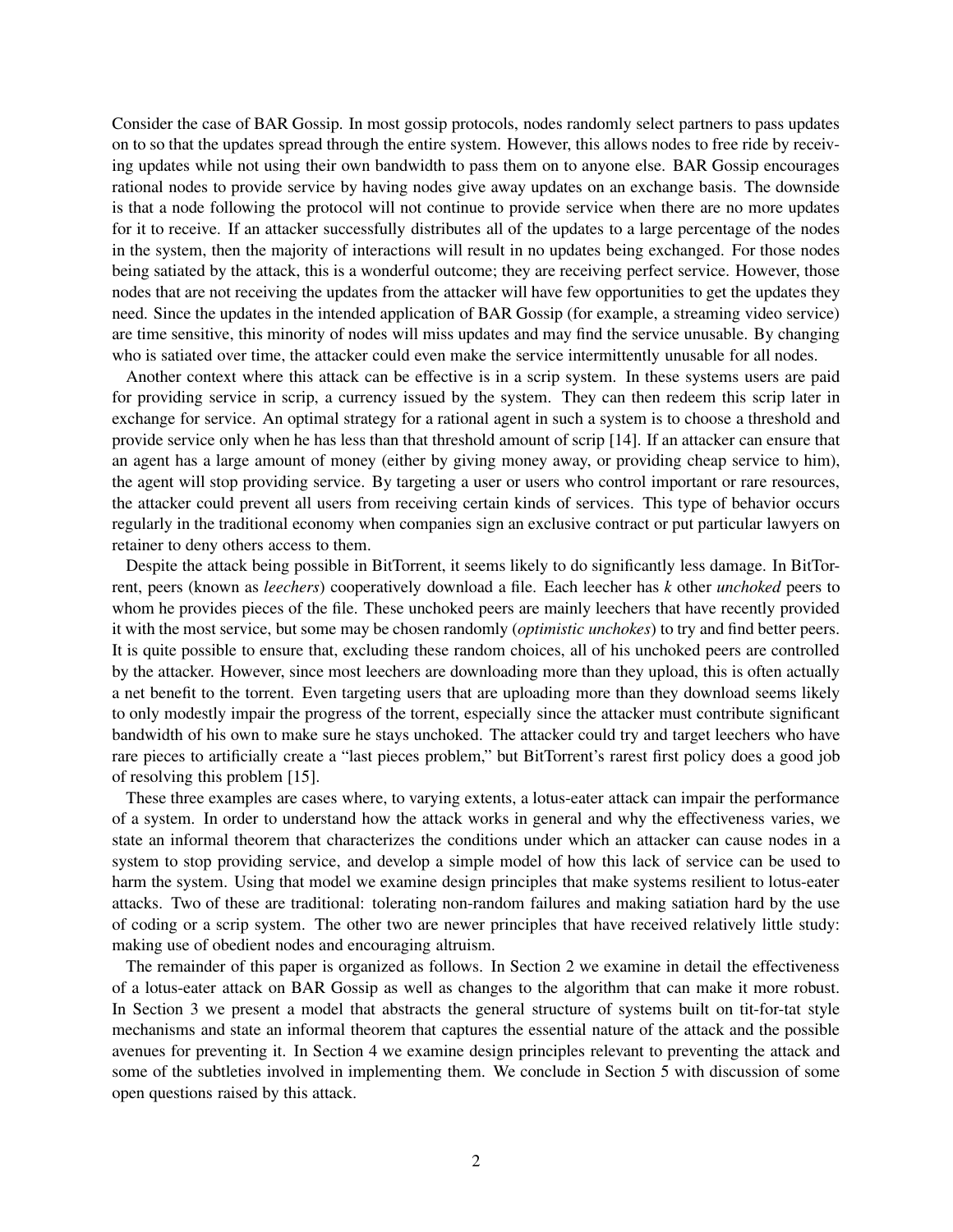| Table 1. Simulation Falameters |                       |
|--------------------------------|-----------------------|
| Parameter                      | Value                 |
| Number of Nodes                | 250                   |
| Updates per Round              | 10                    |
| Update Lifetime (rds)          | 10                    |
| Copies Seeded                  | 12                    |
| Opt. Push Size (upd)           | $\mathcal{D}_{\cdot}$ |
|                                |                       |

Table 1: Simulation Parameters

## **2 Attacking BAR Gossip**

In a BAR Gossip system, a broadcaster is releasing updates that nodes need to collect within a certain period of time. For example, in a streaming video application, the updates are frames of the video that need to be received in time to display. Each round, the broadcaster sends each of the updates for that round to a random subset of the nodes. Nodes then gossip the updates through two protocols, which each node can initiate once with a pseudorandomly chosen partner (nodes have no control over who their partner will be). In a *balanced exchange*, nodes exchange as many updates as possible on a one-for-one basis. In an *optimistic push*, the node initiating the push sends a list of recently released updates it has to offer and a list of updates expiring relatively soon it needs. The other node can then receive a limited number of the recent updates in exchange for older updates or junk data. The push is optimistic on the part of the initiator because he hopes he receives useful updates in return. In particular, if a node has no missing older updates, he has nothing to gain by initiating an optimistic push and a rational node will not. These protocols are described in greater detail in [16].

To mount an attack on BAR gossip, the attacker divides the nodes into two groups. The first group is the *satiated nodes*, to whom the attacker attempts to provide as many updates as possible. The second group is the *isolated nodes*, to whom the attacker provides no service. If the attacker provides enough updates to the satiated nodes, they will make relatively few and small balanced exchanges because most of their updates are provided by the attacker. This also means they will rarely be missing very old updates and so will rarely initiate optimistic pushes. Since isolated nodes receive no service from attacking nodes and limited service from satiated nodes, they have few opportunities to trade for each update.

In our experiments, the attacker attempts to satiate 70% of the system (including whatever percentage he controls). The reason for our choice of 70% will be explained shortly. Figure 1 shows the results of three versions of the attack on a BAR Gossip system using the same parameters as and an updated version of the simulation from [16]. The parameters are summarized in Table 1. In their simulation, nodes need to receive more than 93% of the updates for the stream to be usable. The results in Figure 1 and later figures are given for isolated nodes; satiated nodes receive near perfect service.

The curve labeled "crash attack" provides a baseline where the attacker simply does nothing. He may simply have crashed or be a Byzantine node following the strategy of initiating but never completing exchanges to waste bandwidth (this was the strategy used by Byzantine nodes in [16]). With this attack, the attacker needs to control 42% of the system to ensure fewer than 93% of the updates are delivered. This curve is very similar to Figure 6 of [16] where colluding nodes provide very little service to others because they receive most updates from other colluding nodes. This curve also guided our decision to choose 70% as the fraction to satiate; it strikes a balance between the need to satiate enough nodes to limit trade opportunities for isolated nodes and a desire to isolate as many nodes as possible.

The "ideal lotus-eater attack" curve assumes that attacking nodes can immediately send updates to all satiated nodes as soon as they receive them. This might be the case if the attacker can exploit the implementation of the protocol to send updates to nodes with whom he has not started an exchange. Attacking nodes never trade, merely forwarding all updates they receive from the broadcaster. Note that this means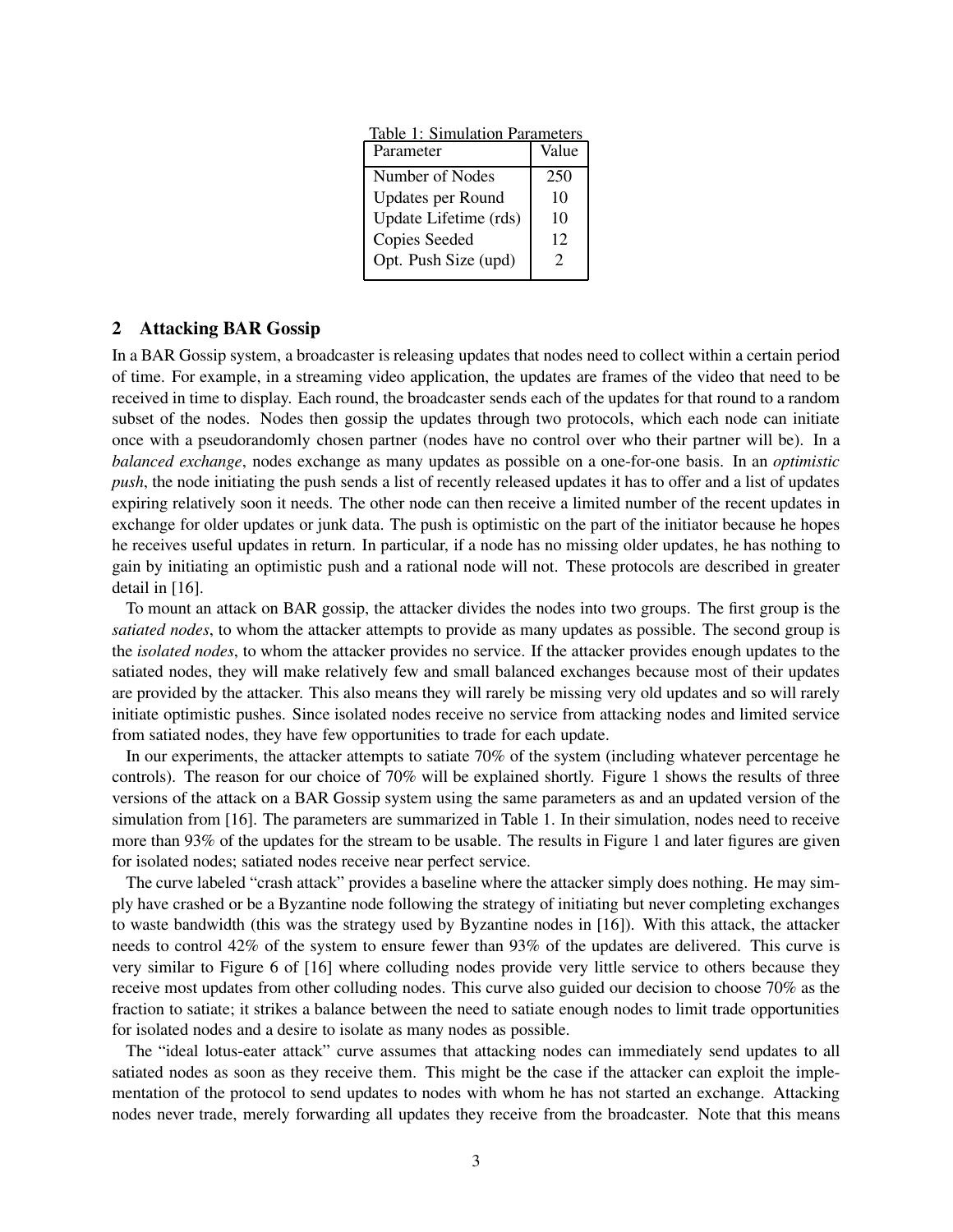

Figure 1: Three attacks on BAR Gossip.

that satiated nodes will have to trade for any updates the attacker did not receive from the broadcaster. With this attack, the attacker can control as few as 4% of the system and still make service unreliable. Note that with so few nodes under his control, the attacker is receiving only 39% of the updates. This shows that frequent partial satiation can be sufficient to attack the system.

The "trade lotus-eater attack" curve makes the typically more reasonable assumption that the attacker can give updates to nodes only during interactions dictated by the protocol. However, he is able to give nodes more updates than a normal node would (every update he has). Because the attacker needs to control enough nodes to communicate with satiated nodes reasonably often, he needs significantly more nodes than in the ideal lotus-eater attack; with this version of the attack, the attacker needs to control at least 22% of the nodes in the system, far less than the approximately 42% percent that the more traditional crash attack required. This may make it possible to launch a lotus-eater attack in some settings where a crash attack would be impossible. We should note, however, that this does require enough bandwidth at each attacking node to satiate multiple nodes every round while the crash attack requires essentially no bandwidth beyond that needed to maintain the nodes in the system.



Figure 2: Larger push size reduces effectiveness.

In anticipation of coming discussion, we also investigate the impact of two changes on the effectiveness of lotus-eater attacks. First, Figure 2 shows the effect of increasing the maximum size of an optimistic push to 10 updates. This has the effect that nodes that are willing to initiate optimistic pushes will be a more altruistic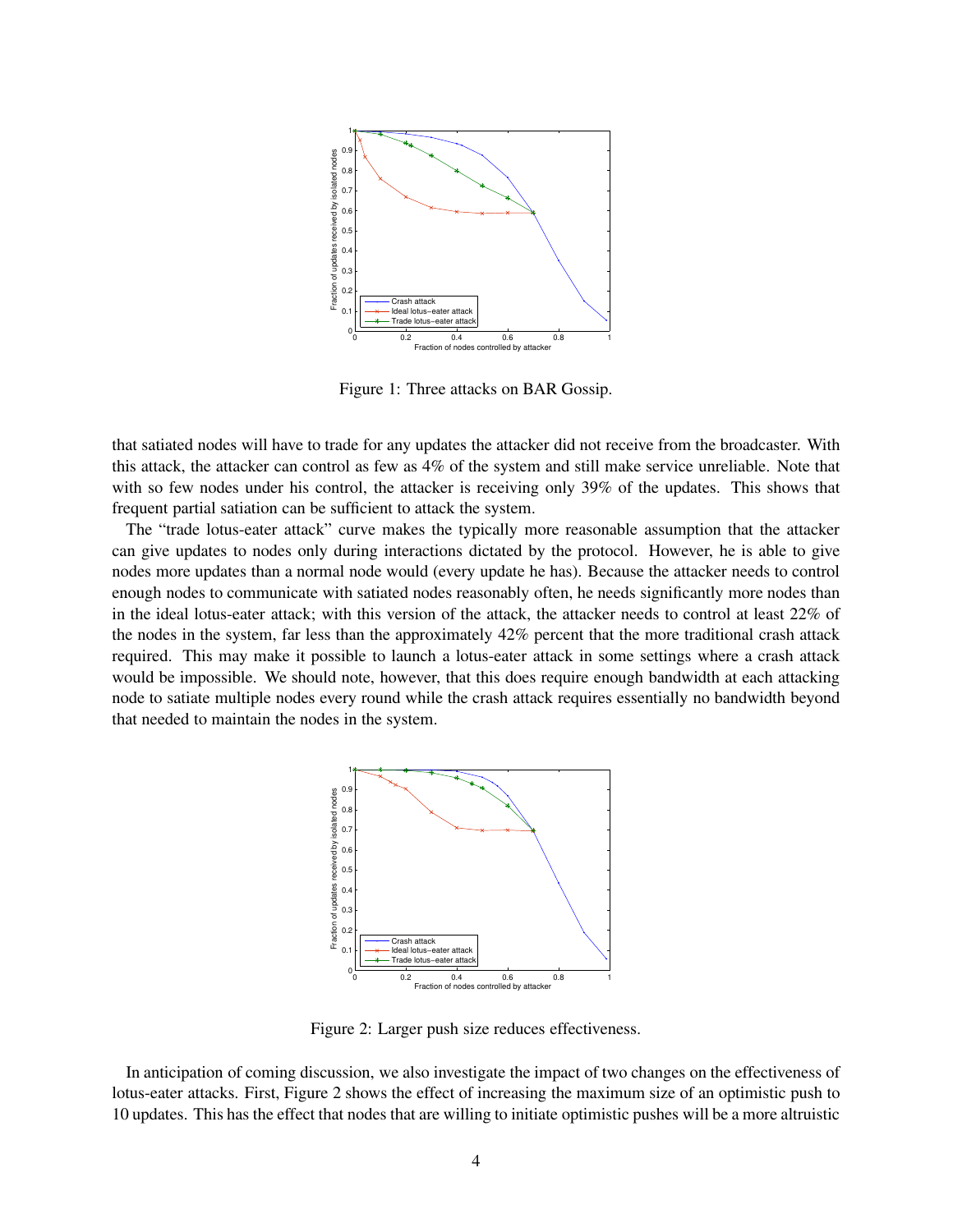towards other nodes; they are willing to give away more updates at the risk of receiving junk. This makes partial satiation much less effective, so the ideal lotus-eater attack now requires at least 15% of the nodes in the system, which is enough to allow him to provide 85% of the updates to satiated nodes. It also makes the trade lotus-eater attack impractical, by nearly doubling the required fraction of nodes to 40%. This change does have two downsides. First, rational nodes might no longer be willing to participate in optimistic pushes if they tend to receive significantly more junk updates due to the higher push size. Second, Byzantine nodes can create more work by asking for a larger number of updates.



Figure 3: Obedient nodes reduce effectiveness.

The other change we consider is to the behavior of the nodes in the system. In addition to Byzantine and rational nodes, the BAR model includes the possibility of obedient "altruist" nodes who are willing to follow the protocol even if it is not optimal. One way we could exploit this is by allowing balanced exchanges to be slightly unbalanced. We modified the protocol so that nodes are willing to give one more update than they receive, assuming they are receiving at least one update. Since the node already has the overhead of a balanced exchange, it doesn't seem unreasonable that a node would be willing to upload a little extra data. Incentives to free ride or exploit by Byzantine agents are minimal because there must already be a balanced exchange occurring and there is only a single additional update involved. Figure 3 shows the effects of this change on a trade lotus-eater attack, both alone and in conjunction with a more modest increase in the push size to 4. The combination of these two small changes is enough to increase the fraction of the system the attacker needs to control by almost 50%.

## **3 Understanding the Lotus-eater Attack**

In this section, we develop an understanding, at an abstract level, of how lotus-eater attacks work and what can be done about them. We first examine what properties of a system allow an attacker to use a lotus-eater attack, and state a "theorem" that encapsulates the essence of the attack. We then examine how this attack, which is not directly harmful, can be used to harm a system. To do this, we develop a simple model whose parameters characterize features of systems that affect the viability of an attack.

A system is characterized by a graph  $G = (V, E)$ . The nodes are the users, each of which is a state machine implementing some protocol. The edges are the pairs of nodes that can potentially communicate. There is a set *T* of labeled tokens; one feature of a node's state is the set of tokens that the node currently has. A node may reach the point where it has all the tokens that it wishes to collect. This is captured by a *satiation function s*, a monotone function that maps a user *i*, a time *t*, and a set  $T' \subseteq T$  of tokens to {*true*, *false*}. Intuitively,  $sat(i, t, T') = true$  if *i* is does not need any more tokens at time *t* if it has all the tokens in  $T'$ . A state *s* for *i* is *satiated* at time *t* if  $sat(i, t, T') = true$ , where *T'* is the tokens associated with *s* at time *t*.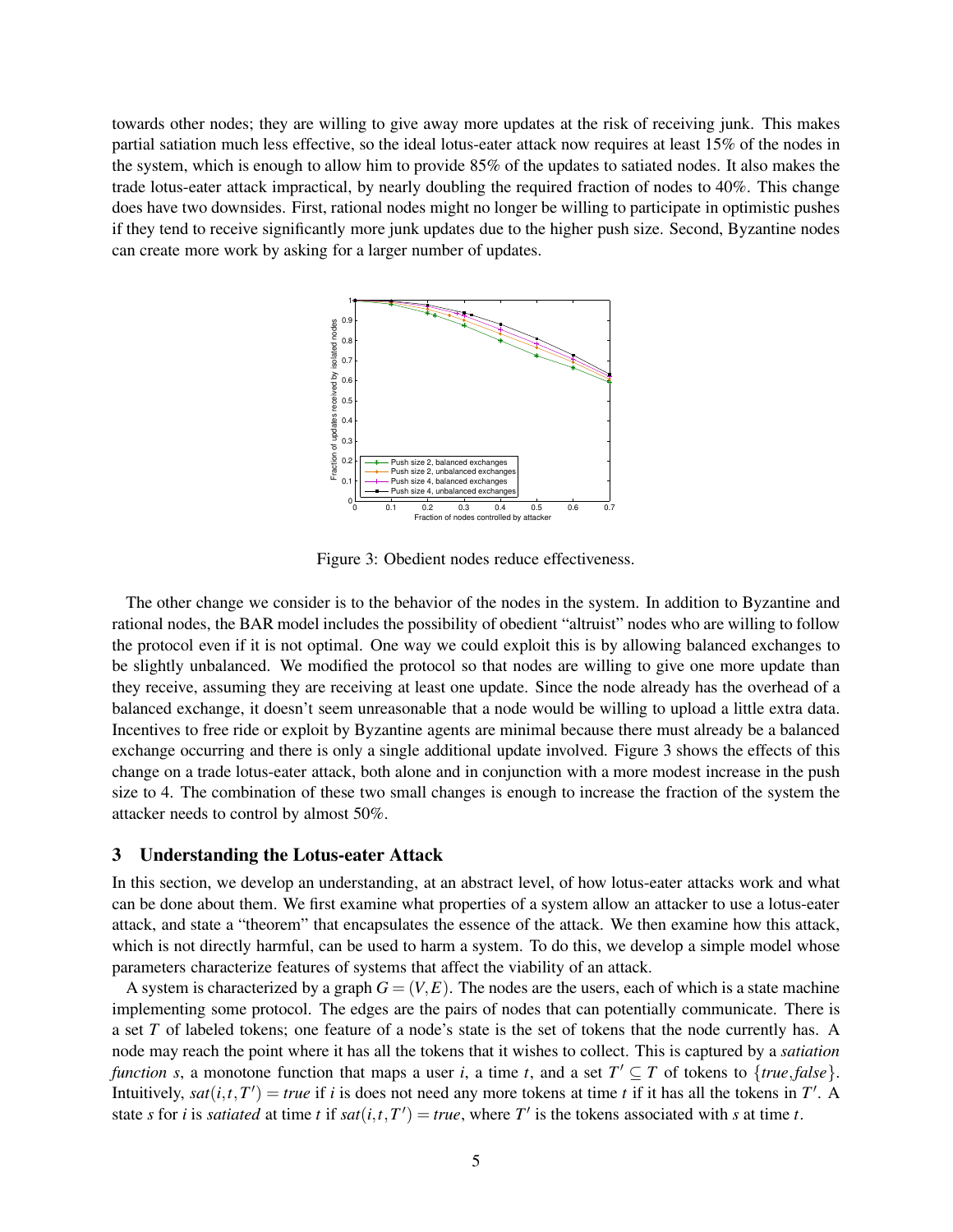In a satiated state, a node has all of its current desires met. It may eventually leave the state if new tokens enter the system or it loses some of its current tokens, but until that time it can gain no benefit from other nodes. Many protocols have the property that a node in a satiated state will not provide service to other nodes. In many cases this design is due to a desire to make the protocol incentive-compatible. We adopt the term *satiation-compatible* to describe protocols where nodes in a satiated state do not provide service.<sup>1</sup> With these definitions in place we can state our "theorem."

**Observation 3.1** *In a system where a satiation-compatible protocol is used, an attacker that can provide a node with tokens sufficiently rapidly can prevent it from ever providing service.*

The observation is trivial. In the extreme case, if an attacker provides a full set of tokens instantaneously, then clearly the node will be satiated when a message arrives. The importance of this observation is it helps abstract out the two key factors that allow the lotus-eater attack to stop a node from providing service: a satiation-compatible protocol and an attacker that provides tokens "sufficiently rapidly." These two factors are what a protocol designer must target in order to mitigate lotus-eater attacks. In Section 4, we will analyze these two factors in more detail.

While the observation tells us that an attacker can cause nodes to stop providing service using a lotus-eater attack, it does not say anything about why this would be a bad thing. Indeed, for a (well-designed) system this attack should have little or no negative impact. In order to get a sense of the ways this attack can actually damage a system, we consider a simplified model of a token-collecting system. This system uses a simple protocol. In each round, each node *i* selects up to *c* communication partners from among its adjacent nodes and *i* gets a copy of the tokens that each partner has, while each partner gets a copy of the tokens *i* has (for simplicity, assume all of these events happen simultaneously). Once *i* has a copy of all the tokens (i.e., once  $i$  is satiated), he stops communicating. In many real systems, rather than stopping service entirely, nodes actually continue to provide some service even through they are satiated (for example seeding in BitTorrent). We allow for this possibility in our model by having the probability that a node responds to requests even when satiated be nonzero. A system in this model is a tuple  $(G, T, sat, f, c, a)$  where:

- $G = (V, E)$  is the underlying graph, which we assume to be connected;
- *T* is a finite set of tokens;
- *sat*(*i*,*t*,*T*') = *true* iff  $T' = T$  (i.e. every node wishes to collect every token);
- $f: V \to T$  is an initial allocation of tokens to nodes;
- *c* is a bound on the number of nodes that each node can contact each round;
- *a* is the probability that a node responds to requests even if satiated. This captures the amount of altruism in the system.

We assume that, at the start of every round, an attacker chooses a subset of the nodes and gives each node in the set all the tokens. Clearly this overestimates the power of the attacker in most real systems, and ignores the possibility that *T* will grow over time. However, this simple model suffices to help us see where problems may lie.

Of the six parameters in our model, *T* and *sat* are typically beyond the control of the designer (although, as we discuss in Section 4, techniques like coding, which can be viewed as changing the set of tokens, may be of some use in specific cases). Knowledge of *G*, *f* , and *c* can help an attacker know what to target; we discuss each of these three parameters in turn, and then consider the role of *a*.

 $<sup>1</sup>$ Note that incentive-compatible and satiation-compatible are not equivalent notions. It is easy to construct protocols that satisfy</sup> one property and not the other.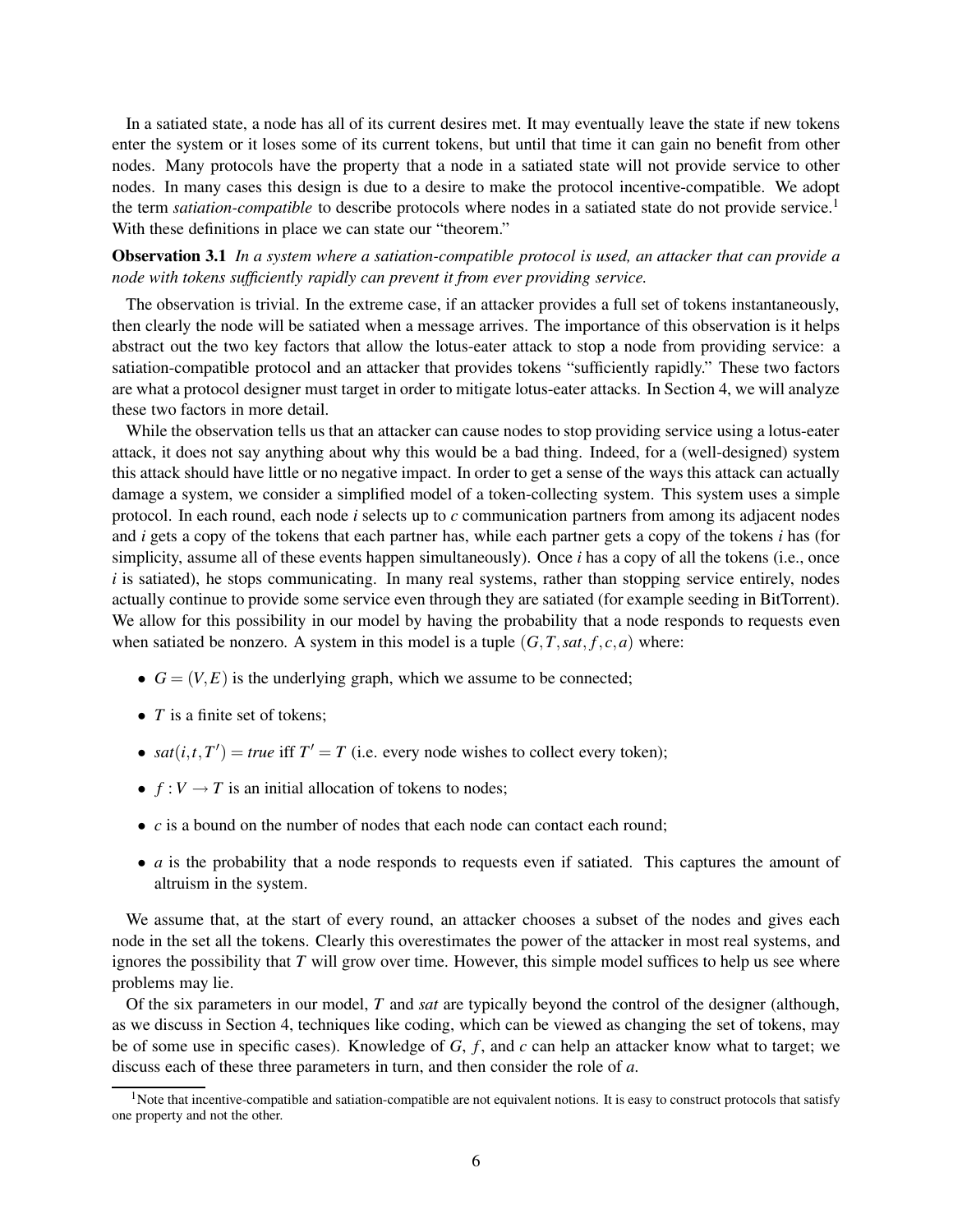Suppose that the underlying graph *G* is a grid. Then at any time the attacker can partition the graph with relatively little cost by removing any set of nodes that constitutes a cut. If some side of the cut is missing a token, nodes on that side of the cut will never be able to collect all the tokens. Clearly, an attacker can always make a cut around a single node, but doing this on a large scale is expensive. While finding inexpensive cuts depends on the structure of *G*, the damage is significant only if some side of the cut is missing a token. Whether this is the case depends (in part) on *f*, the initial allocation. If many nodes start with each token and those nodes are well spread, this attack is likely to be ineffective. (Note that, in a real system, what we are calling the "initial allocation" may actually include some of the initial exchanges, because an attacker cannot always satiate instantly.) This version of the attack is also likely to be ineffective in random networks, but in, for example, sensor networks, there is often an inherent structure an attacker may be able to make use of.

Even in the absence of significant structure, knowledge of the initial allocation may help an attacker, particularly if one or more of the tokens is rare. In the extreme case where some token is initially at a single node, an attacker can deny the entire system access to that token for the cost of satiating one node. This version of the attack may be relevant to networks set up for file sharing, grid computing, and other similar applications, where some resources is often rare. Furthermore, in these systems it tends to be relatively easy to determine what the rare resources and who has them.

As an alternative to targeted removals, an attacker with sufficient resources may simply attempt to satiate a large fraction of the system. Here the parameter *c* is relevant. This parameter is, in a sense, a measure of how many "trade opportunities" a node gets each round. If the attacker can successfully reduce the number of trade opportunities, the overall rate at which tokens spread through the system may decrease. This approach is what we used in the case of BAR Gossip, and it was particularly damaging there because the updates had hard deadlines.

The final parameter *a* is a factor that helps mitigate lotus-eater attacks. A system with  $a > 0$  is not truly satiation-compatible (and generally not truly incentive-compatible either, because agents can often free ride on altruistically provided service). However, adding a little bit of altruism can make a big difference in reducing the harm of attacks, since satiated nodes can still provide some service. For our simple model, any system with  $a > 0$  will eventually end up with all nodes satiated. Although we capture the degree of altruism here by the probability of responsiveness even when satiated, altruism can be introduced into the system in other ways. For example, seeding and optimistic unchokes in BitTorrent and optimistic pushes in BAR Gossip can all be viewed as ways to introduce some altruism into the system. We discuss ways that altruism can be leveraged in greater detail in Section 4.

#### **4 Preventing the Lotus-eater Attack**

Our observation says that if a satiation-compatible protocol is used in a system, then a lotus-eater attack succeeds if an attacker can provide service "sufficiently rapidly." This suggests that one way to prevent lotuseater attacks is to abandon satiation-compatibility entirely. In general this seems undesirable as many popular systems are satiation compatible. Furthermore, it seems difficult to design a robust incentive-compatible system that is not also satiation-compatible. Most designs for incentive-compatible systems are tit-for-tatlike; they rely on some notion of reciprocity to provide incentive-compatibility. Satiation-compatibility is a natural consequence of this, because when a node is satiated there is no room for reciprocity. Despite being among the simplest systems in which to analyze the incentives of users, even BitTorrent is still vulnerable to free riding [11, 18]. So abandoning these relatively simple systems to try and maintain incentive-compatibility while avoiding satiation-compatibility seems likely to introduce as many problems as it solves. Since we do not wish to abandon satiation-compatibility entirely, we focus on ways to tolerate lotus-eater attacks. In this section, we examine four design principles that can help do this: being resilient to non-random failures, making satiation difficult, leveraging obedience, and encouraging altruism.

Of the four principles, resilience to non-random failures is the best studied; we have nothing new to add.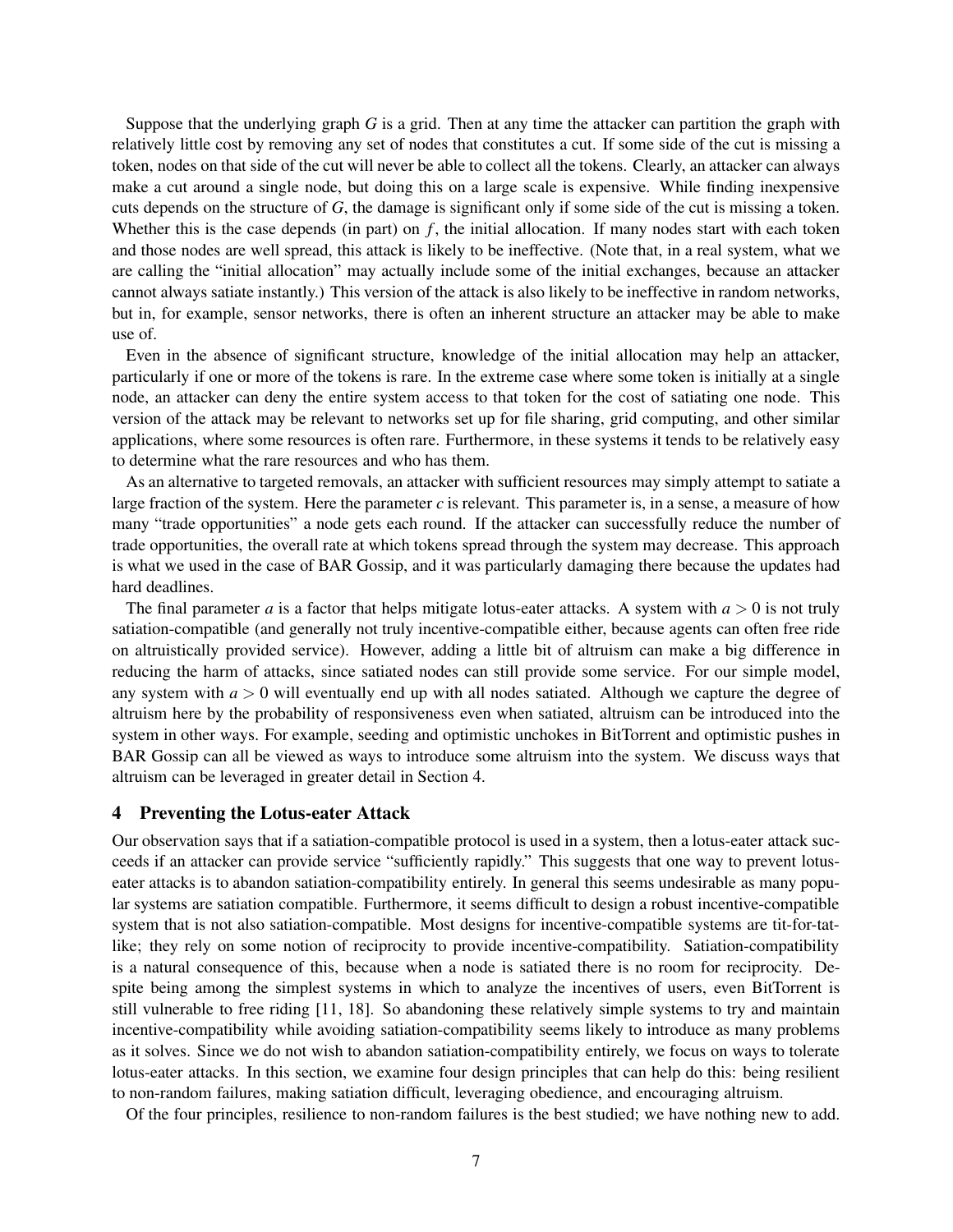As we saw in Section 3, attacks based on the structure of *G* and *f* are essentially independent of the fact that we are using a lotus-eater attack. These attacks work by removing key nodes from the system; the way they are removed is essentially incidental. A system vulnerable to this type of attack is also vulnerable to many others, and may experience difficulties even without an attack if key nodes happen to become satiated. We thus assume that *G* and *f* have been chosen to prevent this.

The second principle, making satiation hard, is more interesting. As a general principle, it is good even when an attack is not underway, because less satiation means more opportunities for useful work to be done. In the context of our model, making satiation hard means focusing on *T* and *sat*. While there may be an underlying set of tokens that a user wants to collect, using a scrip system or reputation system effectively allows the set of relevant tokens to be changed. In such a system, a node will determine satiation based on its current amount of money or reputation. This generally makes it easy to satiate a few nodes, but difficult to satiate a large number of nodes. For example, in a scrip system there is generally a fixed amount of money. While it is easy for an attacker to accumulate enough money to satiate a few nodes, there may not even be enough money in the system to satiate a significant fraction of the nodes. This suggests that scrip could be the basis for an incentive-compatible gossip system that is robust against lotus-eater attacks.

In many systems, the goal is to collect a complete set of tokens. A node might need the complete set of updates or the all the pieces of a file. If a node only has a few tokens, he may be unable to trade with most agents because they already have them making him "effectively satiated." Similarly, a node with almost every token may have a hard time finding nodes with the remaining tokens he needs. Another way to make satiation hard is to adopt policies that increase the likelihood that nodes in such a situation will be able to make a useful exchange. BitTorrent uses a number of optimizations for these cases. In general it tries to avoid this effective satiation by using a "rarest-first" policy, where leechers will target rare pieces first. When first joining the system, leechers will request random pieces to get pieces to trade as quickly as possible. Finally, BitTorrent has a special "endgame mode" to allow for the rapid acquisition of the final pieces [4]. Another approach is to use ideas from network coding, as done by Avalanche [6], to change the requirements so that nodes need to collect only enough independent tokens to reconstruct the full information rather than the complete set of tokens.

The last two principles, leveraging obedience and encouraging altruism, are perhaps the most interesting, in terms of broad both applicability and directions for future research. Work in fault tolerance typically considers all nodes to be either good or bad; work in game theory considers all nodes to be rational. But in practice, even in a system with rational nodes, there will be a pool of users running the default client on the default settings as long as this serves them reasonably well. The BAR model [2] bridges this gap by considering systems with a mix of Byzantine, rational, and altruistic nodes. (We prefer to use the term *obedient* for what Aiyer et al. call "altruistic," since these are nodes that simply follow the protocol, and use the term *altruistic* somewhat differently, using it to refer to nodes that provide service even when satiated. Of course, such nodes may be obedient as well, if they are simply following the protocol.) We know of only one protocol that explicitly seeks to exploit these obedient nodes [17]. In the remainder of this section, we examine how obedience and altruism can be used to prevent lotus-eater attacks.

One use of obedience is to prevent sufficiently rapid satiation, by limiting the rate at which an attacker can provide service. Doing this represents a radical departure from the typical design goal for most P2P systems. In general a designer strives to provide as much service as rapidly as possible. Now the goal becomes that of providing service at a reasonable pace, and enforcing that pace. At first glance, reducing the rate at which a node provides service seems like a silly idea. However, there are a number of cases beyond lotus-eater attacks in which this might be beneficial. In general, the incentive for a user to contribute to a system is that the service he would receive if he free-rides is inferior. If the service provided to free-riders is good, there is little incentive for participation. Limiting the amount of service provided can increase the incentives for cooperation and, in some cases, even make all nodes better off. For example, in a scrip system, if altruists are not handled appropriately they can cause what would otherwise be a thriving economy to crash, making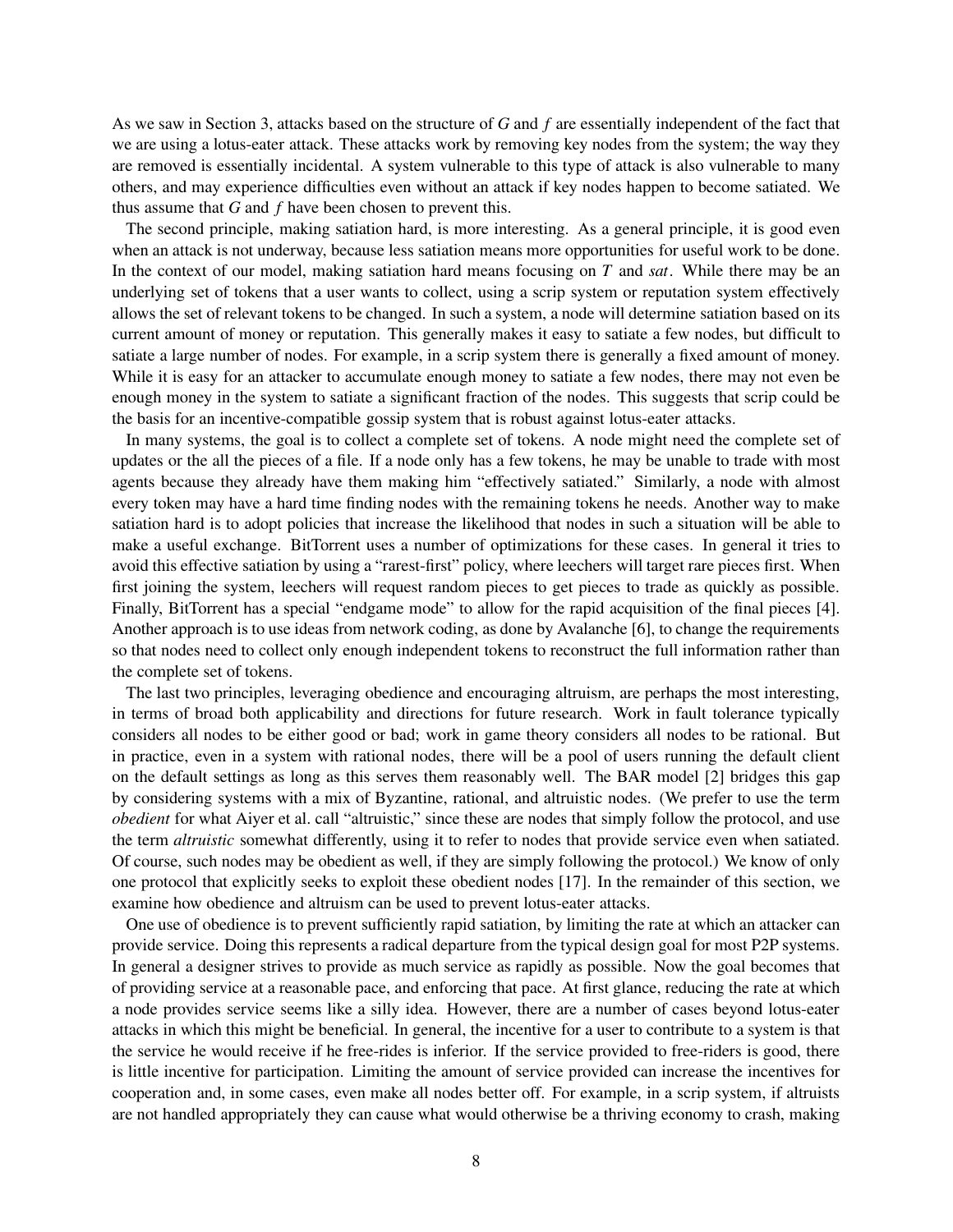all agents worse off because they now receive only the level of service altruists are providing [14].

The BAR Gossip protocol [16] gives some insight into how the number of nodes an attacking node contacts each round can be limited, but limiting the amount of service the attacker provides in each trade is more subtle. Only two people know if an attacker provides excessive service: the attacker and the node that benefits from it. Suppose that we require a node to report if it is getting excessive service from another node. Since this excessive service is to its benefit, a rational node might not report it. But an obedient node would, if its protocol required it. A node can use the signed messages generated by BAR Gossip to prove that excessive service occurred, and get the reported node removed from they system. If there are sufficiently many obedient nodes in the system, then we can essentially prevent a lotus-eater attack. Moreover, the cost of obedience will be low if the attack is successfully prevented, so it seems reasonable to expect that a reasonable proportion of nodes will in fact be obedient.<sup>2</sup>

Even if an attacker successfully satiates a large fraction of the nodes, this will have no negative impact if the remaining nodes still receive sufficient service. One way to achieve this would be to increase the opportunities that the remaining nodes have to trade. The parameter *c* describes the bound on the number of peers a node has. BitTorrent has caps on both the number of open connections to maintain and the number of those connections to unchoke. BAR Gossip limits the number of exchanges per round to minimize the damage Byzantine nodes can do. However, these systems need to make sure that *c* is still large enough that the system performs well. Thus, selecting a good value for  $c$  involves a careful balancing by the system designer. We have seen that an attacker who can satiate a large fraction of the nodes can effectively decrease *c* to the point where performance becomes unacceptable. This could be prevented by increasing *c* but, to guarantee the desired robustness, *c* might have to be unacceptably high. An alternative is to increase the value of *a*. Adding enough altruism means that isolated nodes will still receive service despite the attack.

One way to encourage altruism is to provide incentives for rational nodes to behave in a way that ends up being altruistic. This can be done by having nodes optimistically provide service in exchange for the hope of return service. If this generally ends up being a net benefit for the node, a rational node will still participate even though he might get away with providing less service. In BitTorrent, even if every other leecher is satiated, a leecher will still receive service through optimistic unchokes. When a leecher in BitTorrent optimistically unchokes another leecher, he is picking someone to send data to in hopes of finding a reliable partner for the future. We saw another example of this with the optimistic push protocol of BAR Gossip in Figure 2. Rational agents may be willing to participate in large optimistic pushes if there is a reasonable chance it will get them an update they would otherwise miss.

Another way to add altruism to a system is to leverage obedience by having a protocol that requires nodes to behave altruistically. In BitTorrent, an isolated leecher gets service from seeds (who have already downloaded the complete file). Seeding in BitTorrent is not an incentive-compatible behavior. Perhaps unsurprisingly, many leechers never remain to seed or seed only for a limited time However, a sufficient number do seed to maintain reasonably popular torrents. In the context of BAR Gossip, Figure 3 shows that having nodes perform slightly unbalanced exchanges can make lotus-eater attacks more difficult.

Increasing *a* does make systems more robust, but there is a tradeoff. The same mechanisms also provide a limited amount of free service to all nodes, whether attacked or not. If this amount is too generous, nodes have an incentive to free ride using just this amount of service. For example, in BitTorrent, a node that connects to a large number of peers can get good service even if he never uploads any data [18]. In many cases this incentive can be eliminated if nodes have to perform nonproductive work in exchange for the altruistic service. For example, in BAR Gossip, nodes that receive updates through an optimistic push that have no updates to return must upload junk data.

 $2$ We remark that this is an example of the more general phenomenon that maintaining cooperation often requires the existence of players willing to incur costs [8, 13].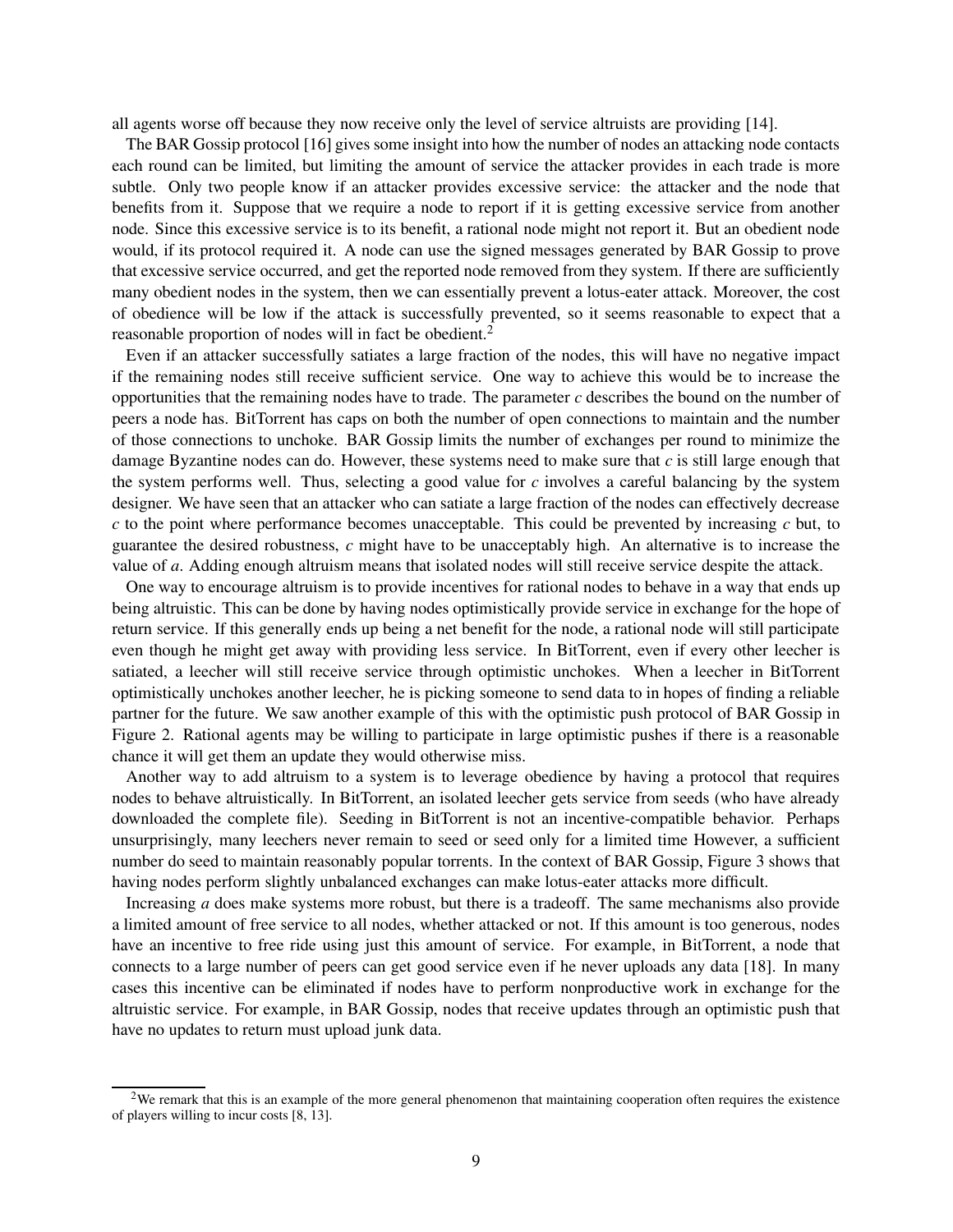# **5 Conclusion**

The lotus-eater attack is, at least in the context of incentive-compatible systems, an attack on the incentives of agents. As incentive-compatible systems grow in popularity, we expect that other ways will be found for an attacker to target systems through the incentives of their users. On a theoretical level, this points to the need for a better understanding of equilibria in the presence of Byzantine agents. Some work has been done in this direction with solution concepts like *k* fault tolerant Nash equilibria [5], (*k*,*t*)-robust equilibria [1], and BAR games [3]. The last is the solution concept used to analyze BAR Gossip. What that definition in particular excludes (at least with the assumption of risk-averse agents, which is typically made in practice) is the possibility for Byzantine and rational nodes to collude either explicitly or, as in the case of the lotus-eater attack, implicitly. Thus, to the extent that we want to provide guarantees about system performance in the presence of both Byzantine and rational agents, we need a solution concept that considers the possibility of such collusion.

Another concrete open problem that arises from this attack is how we can design a system that limits the rate at which nodes can provide service. As we saw in Section 4, this potentially is a strong technique for preventing lotus-eater attacks by preventing an attacker from providing service sufficiently rapidly to satiate targeted nodes. This problem seems to be relevant for other attacks on incentives as well, since typically these require the attacker to be "too nice." Even if they are not explicitly attacking, nodes that provide a disproportionate amount of service can become a point of centralization in what is otherwise a decentralized system.

### **Acknowledgements**

We would like to thank Harry Li and Lorenzo Alvisi for allowing us to use their BAR Gossip simulation.

#### **References**

- [1] I. Abraham, D. Dolev, R. Gonen, and J. Halpern. Distributed computing meets game theory: Robust mechanisms for rational secret sharing and multiparty computation. In *Proc. 25th Symposium on Principles of Distributed Computing (PODC)*, pages 53–62, 2006.
- [2] A. Ayer, L. Alvisi, A. Clement, M. Dahlin, J. Martin, and C. Porth. BAR fault tolerance for cooperative services. In *Proc. 20th ACM Symposium on Operating Systems Principles (SOSP 2005)*, pages 45–58, 2005.
- [3] A. Clement, J. Napper, H. C. Li, J.-P. Martin, L. Alvisi, and M. Dahlin. Theory of BAR games. In *Proc. 26th Symposium on Principles of Distributed Computing (PODC)*, pages 358–359, 2007.
- [4] B. Cohen. Incentives build robustness in BitTorrent. In *First Workshop on the Economics of Peer-to-Peer Systems (P2PECON)*, 2003.
- [5] K. Eliaz. Fault tolerant implementation. *Review of Economic Studies*, 69:589–610, 2002.
- [6] C. Gkantsidis and P. Rodriguez. Network coding for large scale content distribution. In *INFOCOM 2005. 24th Annual Joint Conference of the IEEE Computer and Communications Societies*, pages 2235–2245, 2005.
- [7] R. Guha, R. Kumar, P. Raghavan, and A. Tomkins. Propagation of trust and distrust. In *Conference on the World Wide Web (WWW)*, pages 403–412, 2004.
- [8] C. Hauert, A. Traulsen, H. Brandt, M. A. Nowak, and K. Sigmund. Via freedom to coercion: The emergence of costly punishment. *Science*, 316:1905–1907, 2007.
- [9] Homer. The Odyssey. Translated by S. Butler, http://www.gutenberg.org/dirs/etext99/dyssy10.txt, 1900.
- [10] J. Ioannidis, S. Ioannidis, A. D. Keromytis, and V. Prevelakis. Fileteller: Paying and getting paid for file storage. In *Financial Cryptography*, pages 282–299, 2002.
- [11] S. Jun and N. Ahamad. Incentives in BitTorrent induce free riding. In *Workshop on Economics of*